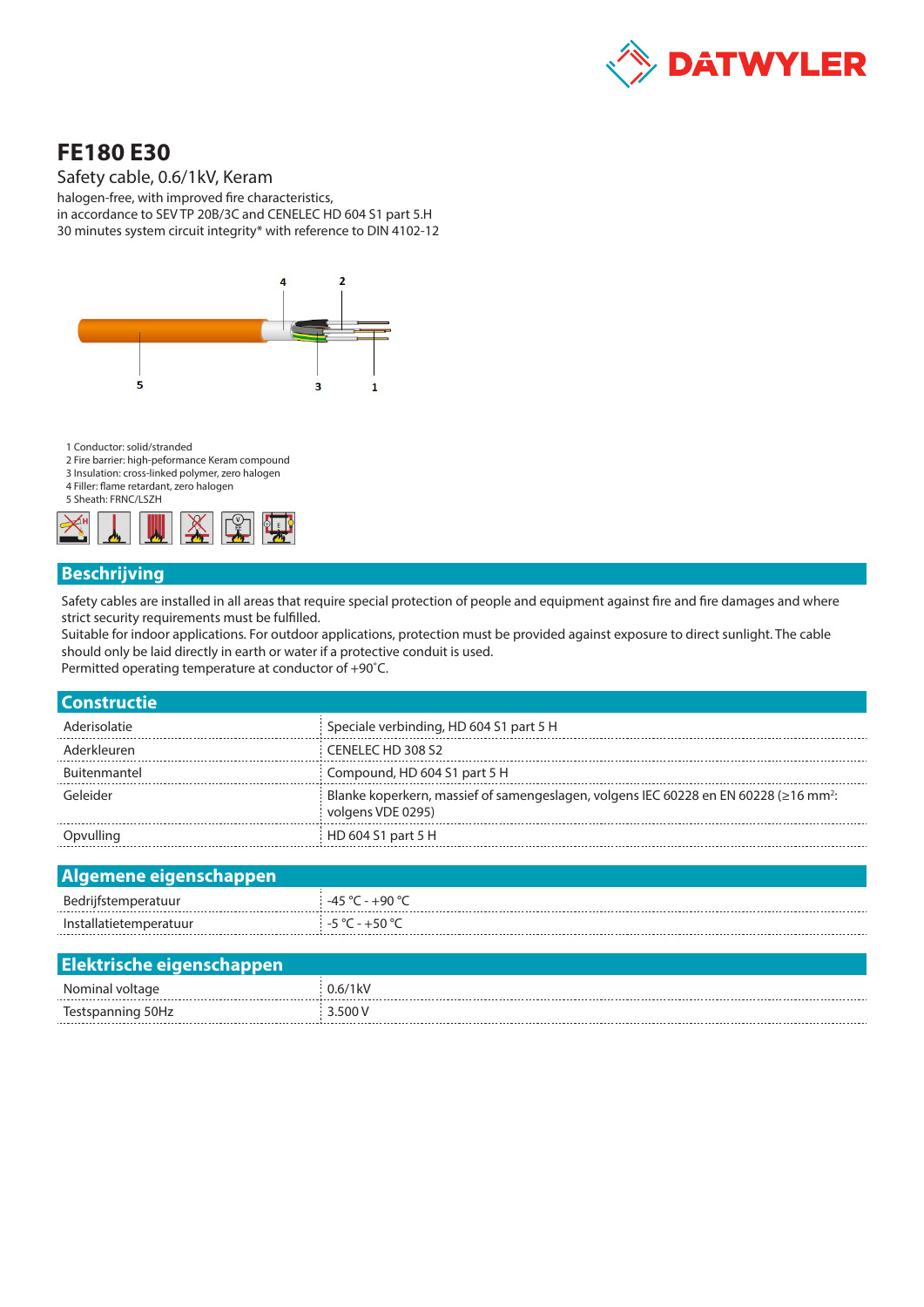

# **Mechanische eigenschappen**

| Minimale buiging tijdens installatie (enkele   15 x D<br>kern) |                                                           |
|----------------------------------------------------------------|-----------------------------------------------------------|
| Minimale buiging tijdens installatie (mul-<br>ti-core)         | $12 \times D$                                             |
| Minimale buigradius permanent (enkele<br>kern)                 | $15 \times D$                                             |
| Minimale buigradius permanent (mul-<br>ti-core)                | $12 \times D$                                             |
| Opmerkingen buigradius                                         | 50% reduction if installation at 30°C and with a template |
|                                                                |                                                           |

| <b>Normen / Standaards</b>                                                                                                                                                                         |  |  |  |  |  |
|----------------------------------------------------------------------------------------------------------------------------------------------------------------------------------------------------|--|--|--|--|--|
| IEC 60331-11/-21 (180 Notulen), VDE 0472-814 (FE180), BS 6387 C/W/Z, IEC 60331-<br>l (PH120),IEC 60331-2 (120 Notulen),EN 50200 (PH120),VDE 0482-200 (PH120),VDE<br>0482-362.AREI-RGIE Art.104-FR1 |  |  |  |  |  |
| EN 60754-1/-2, IEC 60754-1/-2, VDE 0482-754-1/-2, AREI-RGIE Art.104-SA, SEV TPV11                                                                                                                  |  |  |  |  |  |
| EN 60332-1-2, IEC 60332-1-2, VDE 0482-332-1-2, AREI-RGIE Art.104-F1, SEV TP 20B/3C 3.4.1.1                                                                                                         |  |  |  |  |  |
| EN 60332-3-24 Cat. C, IEC 60332-3-24 Cat. C, VDE 0482-332-3-24 Cat. C, AREI-RGIE Art.104-F2,<br>SEV TP 20B/3C 3.4.1.3                                                                              |  |  |  |  |  |
| EN 61034-1/-2, IEC 61034-1/-2, VDE 0482-1034-1/-2, AREI-RGIE Art.104-SD, SEV TP 20B/3C<br>3.4.3                                                                                                    |  |  |  |  |  |
|                                                                                                                                                                                                    |  |  |  |  |  |

## **Noot**

System Circuit Integrity is depemndent on installation method.

#### **Versions**

| FE180 E30 2 x 1.5<br>29<br>102<br>0,22<br>massief<br><b>LN</b><br>191118<br>1.5<br>7,8<br>143<br>LN<br>9<br>48<br>0,28<br>191119<br>FE180 E30 2 x 2.5<br>2.5<br>massief<br>121<br>LNPE<br>187180<br>FE180 E30 3 x 1.5<br>8,3<br>43<br>0,25<br>1.5<br>massief<br>170<br>LNPE<br>FE180 E30 3 x 2.5<br>9,5<br>72<br>0,31<br>187184<br>2.5<br>massief<br>243<br>LNPE<br>187187<br>FE180 E30 3 x 4<br>115<br>0,41<br>massief<br>11<br>$\Delta$<br>LNPE<br>173<br>333<br>187189<br>FE180 E30 3 x 6<br>6<br>12,5<br>0,51<br>massief<br>148<br>3LPE<br>187182<br>FE180 E30 4 x 1.5<br>9,1<br>58<br>0,29<br>massief<br>1.5<br>3LPE<br>2.5<br>96<br>211<br>0,38<br>190502<br>FE180 E30 4 x 2.5<br>10,5<br>massief<br>3LPE<br>12,2<br>304<br>192352<br>FE180 E30 4 x 4<br>154<br>0,49<br>massief<br>3LPE<br>13,8<br>230<br>415<br>192353<br>FE180 E30 4 x 6<br>6<br>0,61<br>massief<br>9,9<br>178<br>72<br>3LNPE<br>187183<br>FE180 E30 5 x 1.5<br>1.5<br>0,35<br>massief<br>260<br>FE180 E30 5 x 2.5<br>2.5<br>120<br>0,47<br>3LNPE<br>187186<br>11,6<br>massief<br>192<br>371<br>3LNPE<br>187188<br>FE180 E30 5 x 4<br>13,4<br>0,61<br>massief<br>288<br>510<br>3LNPE<br>FE180 E30 5 x 6<br>6<br>15,2<br>0,76<br>187190<br>massief<br>10,8<br>100,8<br>205<br>6LPE<br>186267<br>FE180 E30 7 x 1.5<br>1.5<br>0,41<br>massief<br>321<br>6LPE<br>FE180 E30 7 x 2.5<br>2.5<br>12,5<br>168<br>0,53<br>186268<br>massief<br>16,7<br>403<br>652<br>6LPE<br>0,89<br>187201<br>FE180 E30 7 x 6<br>$6\overline{6}$<br>massief<br>259<br>7LPE<br>FE180 E30 8 x 1.5<br>1.5<br>11,9<br>115<br>0,48<br>187108<br>massief<br>321<br>9LPE<br>1.5<br>13,8<br>144<br>0,69<br>188345<br>FE180 E30 10 x 1.5<br>massief<br>14,2<br>172,8<br>363<br>11LPE<br>186269<br>FE180 E30 12 x 1.5<br>1.5<br>0.66<br>massief<br>542<br>11LPE<br>2.5<br>16,7<br>288<br>192479<br>FE180 E30 12 x 2.5<br>0,88<br>massief<br>303<br>585<br>20LPE<br>FE180 E30 21 x 1.5<br>1.5<br>17,7<br>0,99<br>187109<br>massief | Materiaal nummer Artikel | Diameter mm <sup>2</sup> | Buitenmanteldiame-<br>ter [mm] | Cu tarief [kg\km] | Gewicht [kg\km] | Brandlast [kWh\m] | Geleider | Opbouw |
|------------------------------------------------------------------------------------------------------------------------------------------------------------------------------------------------------------------------------------------------------------------------------------------------------------------------------------------------------------------------------------------------------------------------------------------------------------------------------------------------------------------------------------------------------------------------------------------------------------------------------------------------------------------------------------------------------------------------------------------------------------------------------------------------------------------------------------------------------------------------------------------------------------------------------------------------------------------------------------------------------------------------------------------------------------------------------------------------------------------------------------------------------------------------------------------------------------------------------------------------------------------------------------------------------------------------------------------------------------------------------------------------------------------------------------------------------------------------------------------------------------------------------------------------------------------------------------------------------------------------------------------------------------------------------------------------------------------------------------------------------------------------------------------------------------------------------------------------------------------------------------------------------------------------------------------------------------------------|--------------------------|--------------------------|--------------------------------|-------------------|-----------------|-------------------|----------|--------|
|                                                                                                                                                                                                                                                                                                                                                                                                                                                                                                                                                                                                                                                                                                                                                                                                                                                                                                                                                                                                                                                                                                                                                                                                                                                                                                                                                                                                                                                                                                                                                                                                                                                                                                                                                                                                                                                                                                                                                                        |                          |                          |                                |                   |                 |                   |          |        |
|                                                                                                                                                                                                                                                                                                                                                                                                                                                                                                                                                                                                                                                                                                                                                                                                                                                                                                                                                                                                                                                                                                                                                                                                                                                                                                                                                                                                                                                                                                                                                                                                                                                                                                                                                                                                                                                                                                                                                                        |                          |                          |                                |                   |                 |                   |          |        |
|                                                                                                                                                                                                                                                                                                                                                                                                                                                                                                                                                                                                                                                                                                                                                                                                                                                                                                                                                                                                                                                                                                                                                                                                                                                                                                                                                                                                                                                                                                                                                                                                                                                                                                                                                                                                                                                                                                                                                                        |                          |                          |                                |                   |                 |                   |          |        |
|                                                                                                                                                                                                                                                                                                                                                                                                                                                                                                                                                                                                                                                                                                                                                                                                                                                                                                                                                                                                                                                                                                                                                                                                                                                                                                                                                                                                                                                                                                                                                                                                                                                                                                                                                                                                                                                                                                                                                                        |                          |                          |                                |                   |                 |                   |          |        |
|                                                                                                                                                                                                                                                                                                                                                                                                                                                                                                                                                                                                                                                                                                                                                                                                                                                                                                                                                                                                                                                                                                                                                                                                                                                                                                                                                                                                                                                                                                                                                                                                                                                                                                                                                                                                                                                                                                                                                                        |                          |                          |                                |                   |                 |                   |          |        |
|                                                                                                                                                                                                                                                                                                                                                                                                                                                                                                                                                                                                                                                                                                                                                                                                                                                                                                                                                                                                                                                                                                                                                                                                                                                                                                                                                                                                                                                                                                                                                                                                                                                                                                                                                                                                                                                                                                                                                                        |                          |                          |                                |                   |                 |                   |          |        |
|                                                                                                                                                                                                                                                                                                                                                                                                                                                                                                                                                                                                                                                                                                                                                                                                                                                                                                                                                                                                                                                                                                                                                                                                                                                                                                                                                                                                                                                                                                                                                                                                                                                                                                                                                                                                                                                                                                                                                                        |                          |                          |                                |                   |                 |                   |          |        |
|                                                                                                                                                                                                                                                                                                                                                                                                                                                                                                                                                                                                                                                                                                                                                                                                                                                                                                                                                                                                                                                                                                                                                                                                                                                                                                                                                                                                                                                                                                                                                                                                                                                                                                                                                                                                                                                                                                                                                                        |                          |                          |                                |                   |                 |                   |          |        |
|                                                                                                                                                                                                                                                                                                                                                                                                                                                                                                                                                                                                                                                                                                                                                                                                                                                                                                                                                                                                                                                                                                                                                                                                                                                                                                                                                                                                                                                                                                                                                                                                                                                                                                                                                                                                                                                                                                                                                                        |                          |                          |                                |                   |                 |                   |          |        |
|                                                                                                                                                                                                                                                                                                                                                                                                                                                                                                                                                                                                                                                                                                                                                                                                                                                                                                                                                                                                                                                                                                                                                                                                                                                                                                                                                                                                                                                                                                                                                                                                                                                                                                                                                                                                                                                                                                                                                                        |                          |                          |                                |                   |                 |                   |          |        |
|                                                                                                                                                                                                                                                                                                                                                                                                                                                                                                                                                                                                                                                                                                                                                                                                                                                                                                                                                                                                                                                                                                                                                                                                                                                                                                                                                                                                                                                                                                                                                                                                                                                                                                                                                                                                                                                                                                                                                                        |                          |                          |                                |                   |                 |                   |          |        |
|                                                                                                                                                                                                                                                                                                                                                                                                                                                                                                                                                                                                                                                                                                                                                                                                                                                                                                                                                                                                                                                                                                                                                                                                                                                                                                                                                                                                                                                                                                                                                                                                                                                                                                                                                                                                                                                                                                                                                                        |                          |                          |                                |                   |                 |                   |          |        |
|                                                                                                                                                                                                                                                                                                                                                                                                                                                                                                                                                                                                                                                                                                                                                                                                                                                                                                                                                                                                                                                                                                                                                                                                                                                                                                                                                                                                                                                                                                                                                                                                                                                                                                                                                                                                                                                                                                                                                                        |                          |                          |                                |                   |                 |                   |          |        |
|                                                                                                                                                                                                                                                                                                                                                                                                                                                                                                                                                                                                                                                                                                                                                                                                                                                                                                                                                                                                                                                                                                                                                                                                                                                                                                                                                                                                                                                                                                                                                                                                                                                                                                                                                                                                                                                                                                                                                                        |                          |                          |                                |                   |                 |                   |          |        |
|                                                                                                                                                                                                                                                                                                                                                                                                                                                                                                                                                                                                                                                                                                                                                                                                                                                                                                                                                                                                                                                                                                                                                                                                                                                                                                                                                                                                                                                                                                                                                                                                                                                                                                                                                                                                                                                                                                                                                                        |                          |                          |                                |                   |                 |                   |          |        |
|                                                                                                                                                                                                                                                                                                                                                                                                                                                                                                                                                                                                                                                                                                                                                                                                                                                                                                                                                                                                                                                                                                                                                                                                                                                                                                                                                                                                                                                                                                                                                                                                                                                                                                                                                                                                                                                                                                                                                                        |                          |                          |                                |                   |                 |                   |          |        |
|                                                                                                                                                                                                                                                                                                                                                                                                                                                                                                                                                                                                                                                                                                                                                                                                                                                                                                                                                                                                                                                                                                                                                                                                                                                                                                                                                                                                                                                                                                                                                                                                                                                                                                                                                                                                                                                                                                                                                                        |                          |                          |                                |                   |                 |                   |          |        |
|                                                                                                                                                                                                                                                                                                                                                                                                                                                                                                                                                                                                                                                                                                                                                                                                                                                                                                                                                                                                                                                                                                                                                                                                                                                                                                                                                                                                                                                                                                                                                                                                                                                                                                                                                                                                                                                                                                                                                                        |                          |                          |                                |                   |                 |                   |          |        |
|                                                                                                                                                                                                                                                                                                                                                                                                                                                                                                                                                                                                                                                                                                                                                                                                                                                                                                                                                                                                                                                                                                                                                                                                                                                                                                                                                                                                                                                                                                                                                                                                                                                                                                                                                                                                                                                                                                                                                                        |                          |                          |                                |                   |                 |                   |          |        |
|                                                                                                                                                                                                                                                                                                                                                                                                                                                                                                                                                                                                                                                                                                                                                                                                                                                                                                                                                                                                                                                                                                                                                                                                                                                                                                                                                                                                                                                                                                                                                                                                                                                                                                                                                                                                                                                                                                                                                                        |                          |                          |                                |                   |                 |                   |          |        |
|                                                                                                                                                                                                                                                                                                                                                                                                                                                                                                                                                                                                                                                                                                                                                                                                                                                                                                                                                                                                                                                                                                                                                                                                                                                                                                                                                                                                                                                                                                                                                                                                                                                                                                                                                                                                                                                                                                                                                                        |                          |                          |                                |                   |                 |                   |          |        |
|                                                                                                                                                                                                                                                                                                                                                                                                                                                                                                                                                                                                                                                                                                                                                                                                                                                                                                                                                                                                                                                                                                                                                                                                                                                                                                                                                                                                                                                                                                                                                                                                                                                                                                                                                                                                                                                                                                                                                                        |                          |                          |                                |                   |                 |                   |          |        |
| 755<br>26LPE<br>190412<br>FE180 E30 27 x 1.5<br>1.5<br>20,4<br>389<br>1,30<br>massief                                                                                                                                                                                                                                                                                                                                                                                                                                                                                                                                                                                                                                                                                                                                                                                                                                                                                                                                                                                                                                                                                                                                                                                                                                                                                                                                                                                                                                                                                                                                                                                                                                                                                                                                                                                                                                                                                  |                          |                          |                                |                   |                 |                   |          |        |

Additional dimensions available on request.